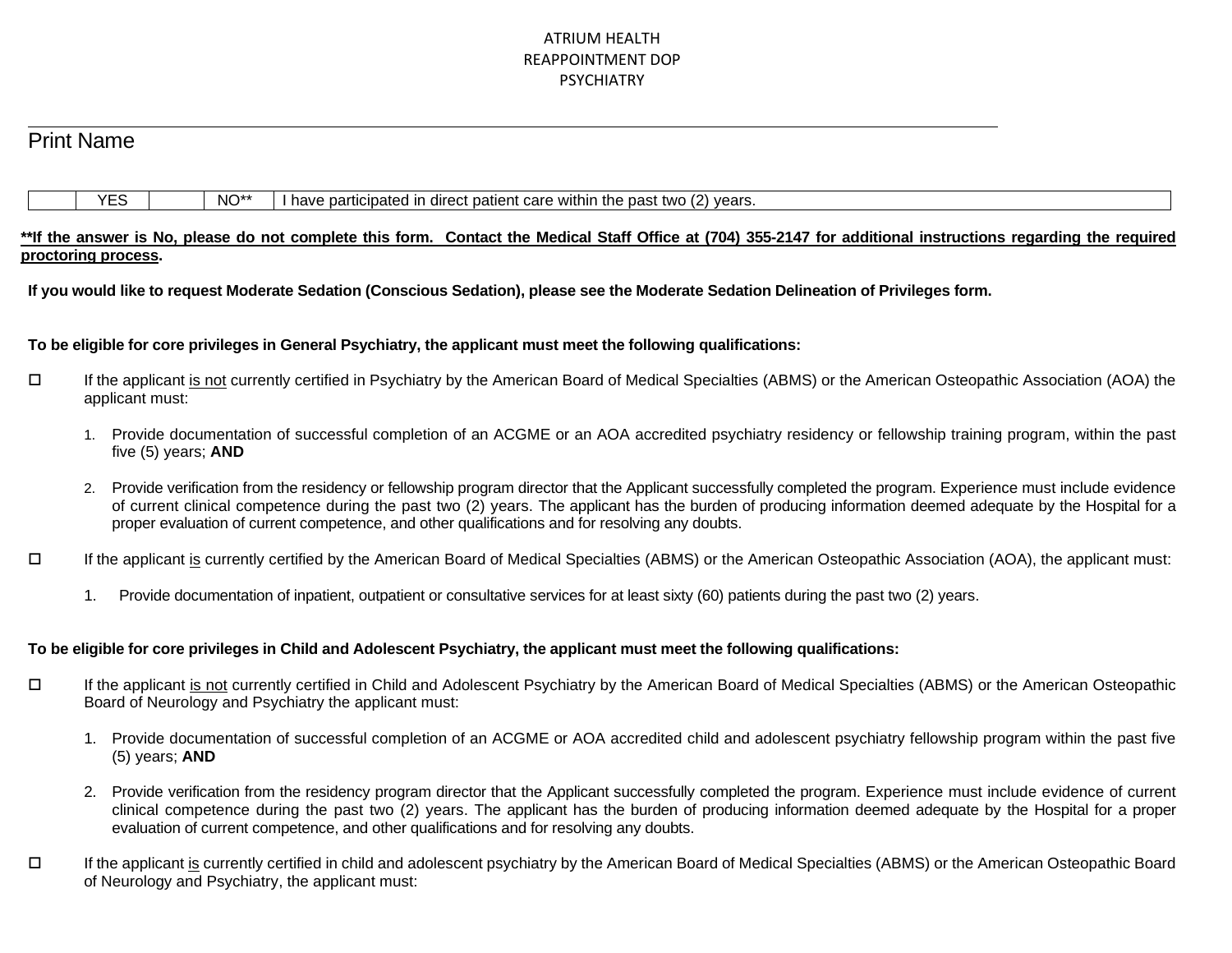NOTE 1: Physicians must apply for "CORE" privileges CPSY-1 in order to be eligible for clinical privileges in any of the complex subspecialty areas of Psychiatry listed below at any facility within Atrium Health.

NOTE 2: "CORE" privileges cannot be amended or altered in any way.

NOTE 3: \* **Special privileges (see qualifications and/or specific criteria) - PROVIDE THE NUMBER OF PROCEDURES PERFORMED WITHIN THE PAST TWO YEARS AND FACILITY WHERE THE PROCEDURES WERE PERFORMED.**

| <b>CMC</b> | <b>PVL</b> |            | <b>UNV</b> | <b>CR</b> | LIN | CAB                                                        | <b>UNN</b> | <b>STN</b> | <b>ANS</b> | <b>Cleveland</b>                                               |                                                                                                                              | <b>GENERAL PSYCHIATRY CORE PRIVILEGES</b>                                                                                                                                                                                                                                                                                                                                                                                                                                                                                                                                                                                                                                                                                                                                                                                                                                                                                                                                                                                                                                                                                           |                                                                        |          |
|------------|------------|------------|------------|-----------|-----|------------------------------------------------------------|------------|------------|------------|----------------------------------------------------------------|------------------------------------------------------------------------------------------------------------------------------|-------------------------------------------------------------------------------------------------------------------------------------------------------------------------------------------------------------------------------------------------------------------------------------------------------------------------------------------------------------------------------------------------------------------------------------------------------------------------------------------------------------------------------------------------------------------------------------------------------------------------------------------------------------------------------------------------------------------------------------------------------------------------------------------------------------------------------------------------------------------------------------------------------------------------------------------------------------------------------------------------------------------------------------------------------------------------------------------------------------------------------------|------------------------------------------------------------------------|----------|
|            |            |            |            | N/A       |     |                                                            |            |            |            |                                                                | CPSY-1                                                                                                                       | Evaluation, diagnosis, admission, treatment, and<br>consultation to patients of all ages presenting with<br>mental, behavioral, addictive or emotional disorders,<br>e.g., chemical dependency, psychoses, depression,<br>anxiety disorders, substance use disorders,<br>developmental disabilities, sexual dysfunctions, and<br>adjustment disorders. Privileges include provision of<br>consultations to physicians in other fields regarding<br>mental, behavioral, addictive, or emotional disorders;<br>the performance of histories, physical examinations,<br>and mental status examinations, the ordering of<br>laboratory and other diagnostic tests, and as needed<br>the prescribing of non-psychotropic medications.<br>Privileges include psychiatric pharmacotherapy;<br>psychotherapy; family psychotherapy, hypnotherapy;<br>behavior therapy; consultation to the courts; and the<br>stabilization,<br>assessment.<br>and<br>disposition<br>determination of patients with emergency conditions<br>and perform an in person face-to-face evaluation for<br>restraint use for violent or self-destructive behavior. |                                                                        |          |
|            |            |            |            |           |     |                                                            |            |            |            | <b>Maintenance Criteria for Continued Privileges (CPSY-1):</b> |                                                                                                                              |                                                                                                                                                                                                                                                                                                                                                                                                                                                                                                                                                                                                                                                                                                                                                                                                                                                                                                                                                                                                                                                                                                                                     |                                                                        |          |
|            |            |            |            |           |     |                                                            |            |            |            |                                                                |                                                                                                                              | The Physician must perform a minimum of fifteen (15) representative samples of General Psychiatry Core procedures over the past two (2) years based on acceptable results of<br>ongoing professional practice evaluation and outcomes to reapply for General Psychiatry Core privileges. This will be reviewed at the time of reappointment. Physicians who would                                                                                                                                                                                                                                                                                                                                                                                                                                                                                                                                                                                                                                                                                                                                                                   |                                                                        |          |
|            |            |            |            |           |     |                                                            |            |            |            |                                                                |                                                                                                                              | like to continue to hold any General Psychiatry Core (CPSY-1) but are unable to document the minimal number will be requested to voluntarily withdraw their request for such                                                                                                                                                                                                                                                                                                                                                                                                                                                                                                                                                                                                                                                                                                                                                                                                                                                                                                                                                        |                                                                        |          |
|            |            |            |            |           |     | privileges and to complete the necessary proctoring forms. |            |            |            |                                                                |                                                                                                                              |                                                                                                                                                                                                                                                                                                                                                                                                                                                                                                                                                                                                                                                                                                                                                                                                                                                                                                                                                                                                                                                                                                                                     |                                                                        |          |
| CMC        | <b>PVL</b> | <b>UNV</b> | CR         | <b>IN</b> | CAB | <b>UNN</b>                                                 | <b>STN</b> | <b>ANS</b> | <b>CLE</b> | PSY-1                                                          | <b>PSYCHIATRY SPECIAL</b><br><b>PRIVILEGES</b><br>Must apply for and maintain General<br>Psychiatry Core Privileges (CPSY-1) |                                                                                                                                                                                                                                                                                                                                                                                                                                                                                                                                                                                                                                                                                                                                                                                                                                                                                                                                                                                                                                                                                                                                     | <b>Number</b><br><b>Performed</b><br><b>Within The</b><br>Past 2 Years | Location |
|            | N/A        |            | N/A        | N/A       | N/A |                                                            |            | N/A        |            | $C$ PSY-1(a)*                                                  |                                                                                                                              | Electroconvulsive Therapy (ECT)                                                                                                                                                                                                                                                                                                                                                                                                                                                                                                                                                                                                                                                                                                                                                                                                                                                                                                                                                                                                                                                                                                     |                                                                        |          |
|            |            |            | N/A        | N/A       | N/A |                                                            |            | N/A        |            | $CPSY-1(b)^*$                                                  | Drug Assisted Interview Techniques                                                                                           |                                                                                                                                                                                                                                                                                                                                                                                                                                                                                                                                                                                                                                                                                                                                                                                                                                                                                                                                                                                                                                                                                                                                     |                                                                        |          |
|            |            |            | N/A        | N/A       | N/A |                                                            |            | N/A        |            | $C$ PSY-1 $(c)^*$                                              | <b>Transcranial Magnetic Stimulation</b>                                                                                     |                                                                                                                                                                                                                                                                                                                                                                                                                                                                                                                                                                                                                                                                                                                                                                                                                                                                                                                                                                                                                                                                                                                                     |                                                                        |          |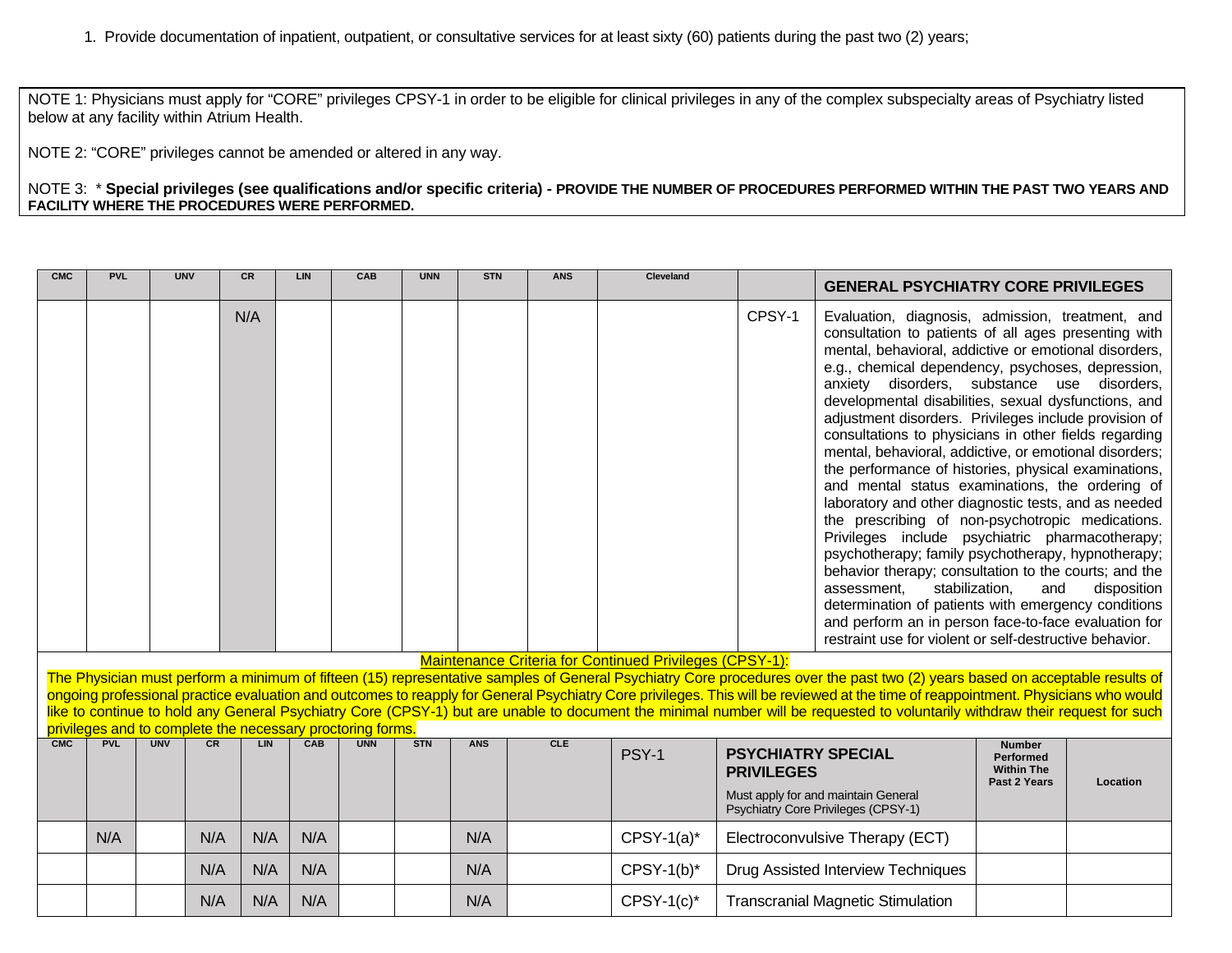|                         |  |  |  |  |  |  |  |  |  | (TMS) |  |
|-------------------------|--|--|--|--|--|--|--|--|--|-------|--|
| $I$ $\bigcap_{i=1}^n I$ |  |  |  |  |  |  |  |  |  |       |  |

### **MAINTENANCE CRITERIA FOR CONTINUED PRIVILEGES (CPSY-1(a):**

The Physician must perform a minimum of five (5) treatments over the past two (2) years based on acceptable results of ongoing professional practice evaluation and outcomes to reapply for Electro-Convulsive Therapy privileges. This will be reviewed at the time of reappointment. Physicians who would like to continue to hold Electro-Convulsive Therapy privileges but are unable to document the minimal number will be requested to voluntarily withdraw their request for such privileges and to complete the necessary proctoring forms.

### **MAINTENANCE CRITERIA FOR CONTINUED PRIVILEGES (CPSY-1(c):**

The Physician must perform a minimum of five (5) motor thresholds/treatments over the past two (2) years based on acceptable results of ongoing professional practice evaluation and outcomes to reapply for Transcranial Magnetic Simulation privileges. This will be reviewed at the time of reappointment. Physicians who would like to continue to hold Transcranial Magnetic Simulation privileges but are unable to document the minimal number will be requested to voluntarily withdraw their request for such privileges and to complete the necessary proctoring forms.

| <b>CMC</b> | <b>PVL</b> | <b>UNV</b> | CR. | LIN | <b>CAB</b> | <b>UNN</b> | <b>STN</b> | <b>ANS</b> | Cleveland |        | <b>CORE PSYCHIATRY PRIVILEGES -</b><br><b>REHABILITATION HOSPITAL SETTING</b><br><b>ONLY</b>                                                                                                                                       |
|------------|------------|------------|-----|-----|------------|------------|------------|------------|-----------|--------|------------------------------------------------------------------------------------------------------------------------------------------------------------------------------------------------------------------------------------|
| N/A        | N/A        | N/A        |     | N/A | N/A        | N/A        | N/A        | N/A        | N/A       | CPSY-4 | Privileges include evaluation and management,<br>approved for<br>procedures<br>well<br>as<br>as<br>performance within the acute rehabilitation<br>setting, in conjunction with the comprehensive<br>rehabilitation treatment plan. |

| <b>CMC</b> | <b>PVL</b> | <b>UNV</b> | <b>CR</b> | <b>LIN</b> | CAB | <b>UNN</b> | <b>STN</b> | <b>ANS</b> | <b>Cleveland</b> |        | CHILD AND ADOLESCENT PSYCHIATRY<br><b>CORE PRIVILEGES</b>                                                                                                                                                                                                                                                                                                                                                                                                                                                                                                                                                                                                                                                                                                                                                                 |  |  |
|------------|------------|------------|-----------|------------|-----|------------|------------|------------|------------------|--------|---------------------------------------------------------------------------------------------------------------------------------------------------------------------------------------------------------------------------------------------------------------------------------------------------------------------------------------------------------------------------------------------------------------------------------------------------------------------------------------------------------------------------------------------------------------------------------------------------------------------------------------------------------------------------------------------------------------------------------------------------------------------------------------------------------------------------|--|--|
|            |            |            | N/A       |            |     |            |            |            |                  | CPSY-2 | Expert evaluation, diagnosis, admission,<br>treatment, and consultation to children and<br>adolescents presenting with mental, behavioral,<br>addictive or emotional disorders, e.g.,<br>psychoses, depression, anxiety disorders,<br>substance use disorders, developmental<br>disabilities, sexual dysfunctions, and adjustment<br>disorders. Privileges include provision of<br>consultations to physicians in other fields and to<br>general psychiatrists, regarding mental,<br>behavioral, addictive, or emotional disorders in<br>children and adolescents; the performance of<br>histories, physical examinations, and mental<br>status examinations, the ordering of laboratory<br>and other diagnostic tests, and as needed the<br>prescribing of non-psychotropic medications for<br>children and adolescents. |  |  |

Maintenance Criteria for Continued Privileges (CPSY-2):

The Physician must perform a minimum of fifteen (15) representative samples of Child and Adolescent Psychiatry Core procedures over the past two (2) years based on acceptable results of ongoing professional practice evaluation and outcomes to reapply for Child and Adolescent Psychiatry Core privileges. This will be reviewed at the time of reappointment. Physicians who would like to continue to hold any Child and Adolescent Psychiatry Core (CPSY-2) but are unable to document the minimal number will be requested to voluntarily withdraw their request for such privileges and to complete the necessary proctoring forms.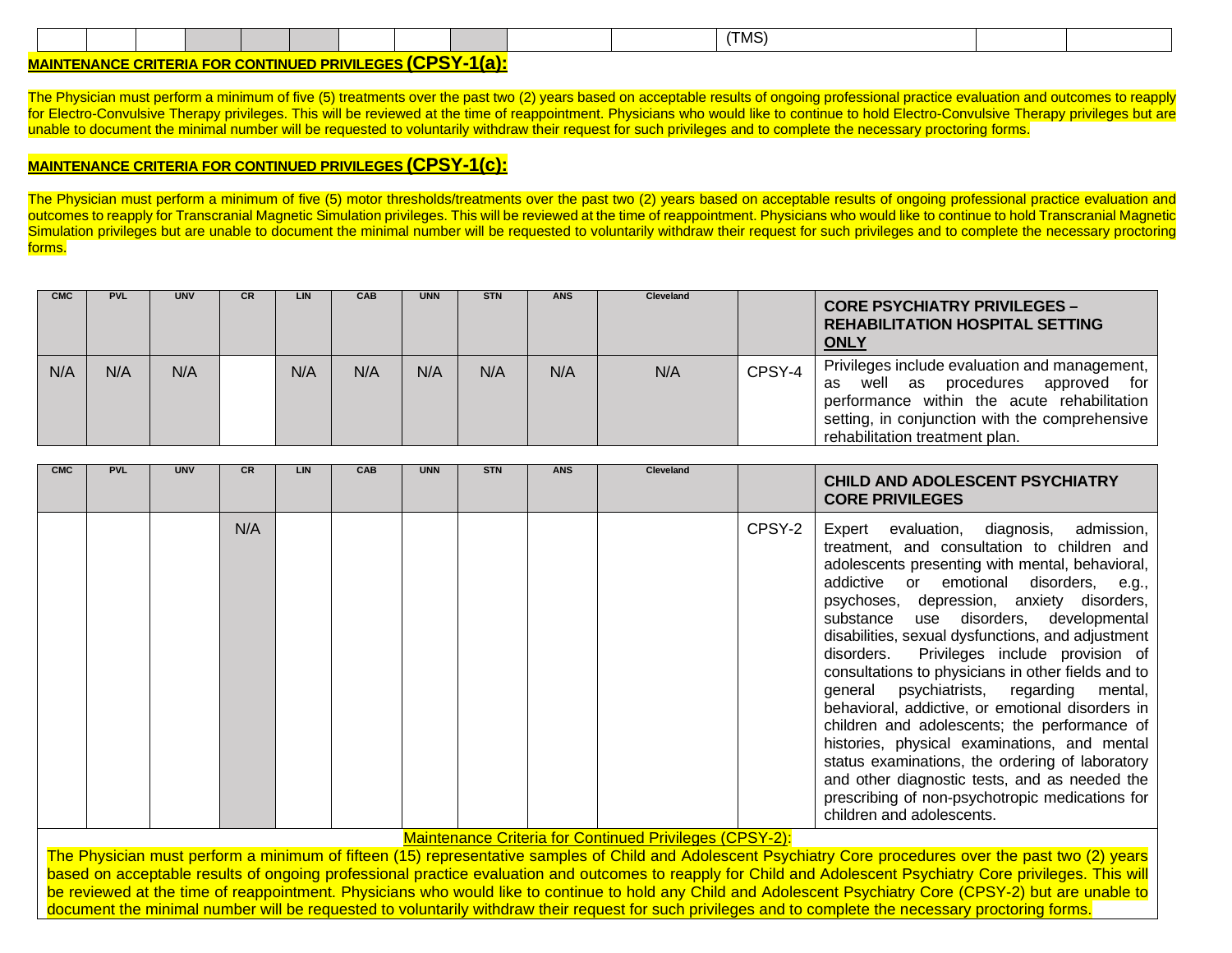| <b>CMC</b> | <b>PVL</b> | <b>UNV</b> |     | <b>LIN</b> | <b>CAB</b> | <b>UNN</b> | <b>STN</b> | <b>ANS</b> | <b>CLE</b> |         | Must apply for and maintain Adult or<br>Child and Adolescent Psychiatry Core<br>Privileges (CPSY-1 or CPSY-2) | <b>Number</b><br>Performed<br><b>Within The</b><br>Past 2 Years | Location |
|------------|------------|------------|-----|------------|------------|------------|------------|------------|------------|---------|---------------------------------------------------------------------------------------------------------------|-----------------------------------------------------------------|----------|
|            |            | N/A        | N/A | N/A        | N/A        |            |            |            |            | CPSY-3* | Medical Acupuncture                                                                                           |                                                                 |          |

\*Applicant must provide documentation from their training program of at least 200 hours of AMA Category I training in Medical Acupuncture, deemed satisfactory by the Psychiatry Chief. In addition, the applicant may be required to demonstrate to the Psychiatry Chief knowledge of the risks, benefits, and contraindications of the procedure.

Physicians practicing Medical Acupuncture are expected to establish diagnoses within the traditional framework of Western medical thought, through an appropriate work-up of the patient's condition. It is noted that Acupuncture shall be used in concert with traditional Western medical thought and will not be used as the first alternative unless medical necessity indicates that it is the preferred procedure. The patients' treatment options should also be documented and the rationale for using Medical Acupuncture in each particular situation.

| <b>CMC</b>                                                                                                                                                                                                                                                                                                                                 | <b>PVL</b> | <b>UNV</b> | CR. | <b>LIN</b> | <b>CAB</b> | <b>UNN</b> | <b>STN</b> | <b>ANS</b> | <b>CLE</b> |                 | Must apply for and maintain Adult or<br>Child and Adolescent Psychiatry Core<br>Privileges (CPSY-1 or CPSY-2) | <b>Number</b><br>Performed<br><b>Within The</b><br>Past 2<br>Years | Location |
|--------------------------------------------------------------------------------------------------------------------------------------------------------------------------------------------------------------------------------------------------------------------------------------------------------------------------------------------|------------|------------|-----|------------|------------|------------|------------|------------|------------|-----------------|---------------------------------------------------------------------------------------------------------------|--------------------------------------------------------------------|----------|
|                                                                                                                                                                                                                                                                                                                                            |            | N/A        | N/A | N/A        | N/A        |            |            |            |            | $C$ PSY-3 $(a)$ | Auricular Acupuncture                                                                                         |                                                                    |          |
| Applicant must provide documentation from their training program of at least 60 hours of training in Auricular Acupuncture, deemed satisfactory by the<br>Psychiatry Chief. In addition, the applicant may be required to demonstrate to the Psychiatry Chief knowledge of the risks, benefits, and contraindications of<br>the procedure. |            |            |     |            |            |            |            |            |            |                 |                                                                                                               |                                                                    |          |
|                                                                                                                                                                                                                                                                                                                                            |            |            |     |            |            |            |            |            |            |                 |                                                                                                               |                                                                    |          |

Physicians practicing Auricular Acupuncture are expected to establish diagnoses within the traditional framework of Western medical thought, through an appropriate work-up of the patient's condition. It is noted that Acupuncture shall be used in concert with traditional Western medical thought and will not be used as the first alternative unless medical necessity indicates that it is the preferred procedure. The patients' treatment options should also be documented and the rationale for using Auricular Acupuncture in each particular situation.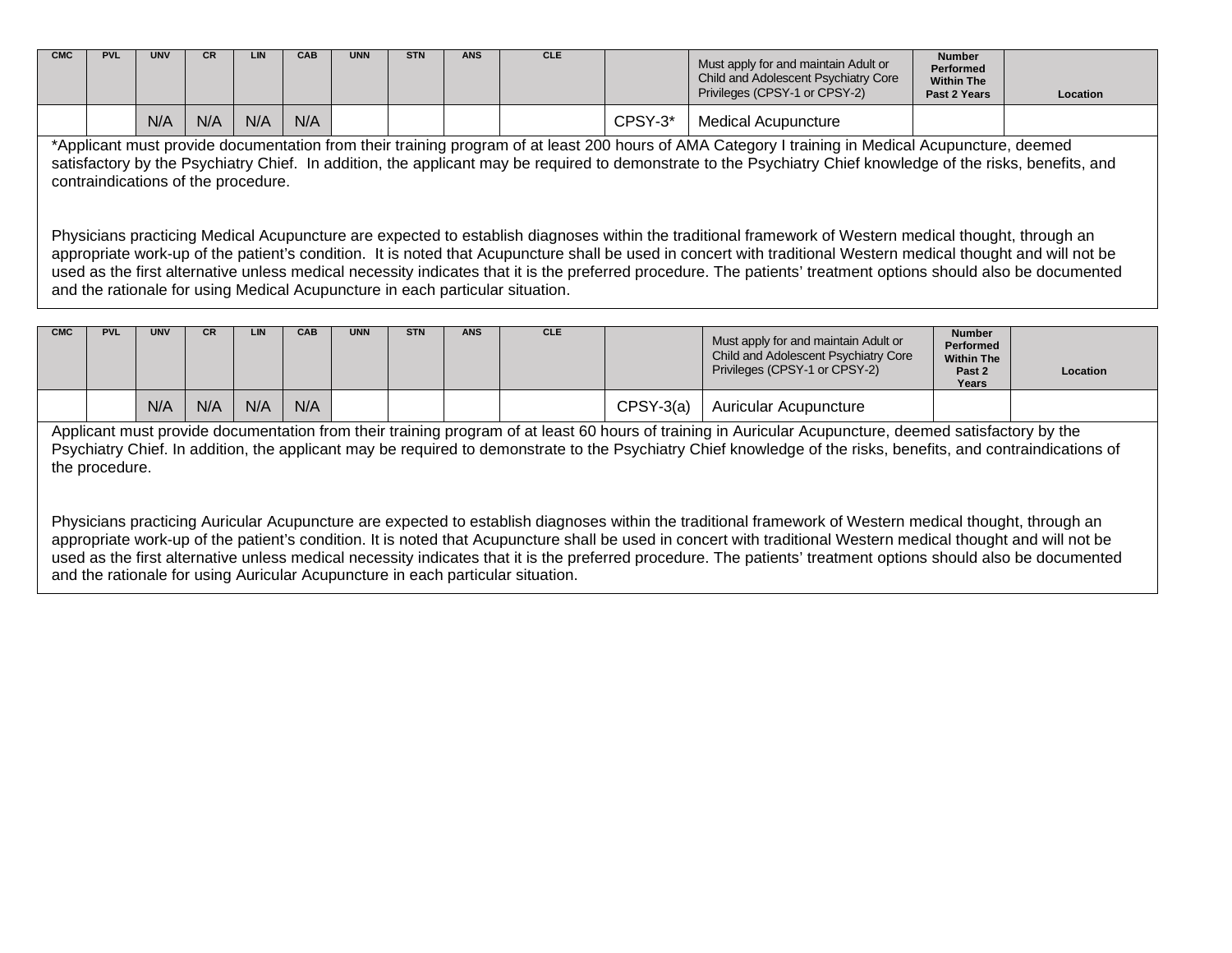I have requested only those privileges for which by education, training, current experience, and demonstrated performance I am qualified to perform, and that I wish to exercise at Atrium Health and;

I understand that:

- (a) In exercising any clinical privileges granted, I am constrained by hospital and medical staff policies and rules applicable generally and any applicable to the particular situation.
- (b) Any restriction on the clinical privileges granted to me is waived in an emergency situation and in such a situation my actions are governed by the applicable section of the medical staff bylaws or related documents.

I attest that I am not currently a user of illegal drugs or do not currently abuse the use of legal drugs.

I attest that I do not have a physical or mental condition which could affect my motor skills or ability to exercise the clinical privileges requested or that I require an accommodation in order to exercise the privileges requested safely and competently.

Signature **Date** 

 $\overline{\phantom{a}}$  , and the contract of the contract of the contract of the contract of the contract of the contract of the contract of the contract of the contract of the contract of the contract of the contract of the contrac

Print Name

### **CPSY-1 (a) ELECTRO-CONVULSIVE THERAPY**

Applicants for the use of Electro-Convulsive Therapy must be Certified in Psychiatry by the American Board of Medical Specialties (ABMS) or the American Osteopathic Association (AOA) or have completed training requirements which make them eligible for certification by the American Board of Psychiatry and Neurology or the American Osteopathic Board of Neurology and Psychiatry and must provide documentation of the following items:

Credentials:

- 1. Written verification from psychiatrist's residency training program and/or from supervising psychiatrist of didactic education and training in ECT during residency and of supervisor observation of resident trainee having performed at least ten (10) treatments on at least three (3) patients, with demonstrated acquisition of requisite skills and knowledge, and no more than two (2) years having elapsed since the last administered treatment; **OR**
- 1. Written verification from a previous Medical Chair, Department Chief, Department Chair, ECT Service Chief (or equivalent position), responsible Hospital Administrator, or Board Certified Psychiatrist's colleague administering ECT to the effect that the psychiatrist performed ECT at his/her institution, delivered at least twenty (20) treatments to at least three (3) different patients with no more than two (2) years having elapsed since the last administered treatment, and had no evidence emerge from Quality Assurance data or other sources of unusual complications, adverse reactions, or undesirable outcomes; **OR**
- 1. If the applicant has previous experience but neither of the two above have occurred within the past two (2) years, submit the PERMISSION TO BE PROCTORED REQUEST FORM requesting concurrent proctoring by a physician who currently holds privileges to perform Electro-Convulsive Therapy. You must provide documentation of proctoring for two (2) treatments; **OR**
- 1. Written verification of satisfactory completion of a CME-accredited ECT training program that provided at least twenty (20) hours of Category I credits and involved hands-on treatment experience; **OR**
- 1. If no previous experience, submit the PERMISSION TO BE PROCTORED REQUEST FORM requesting concurrent proctoring by a physician who currently holds privileges to perform Electro-Convulsive Therapy. You must provide documentation of observing five (5) treatments and proctoring for five (5) treatments; **AND**
- 2. Signed attestation that the applicant has read and is familiar with the following:

\_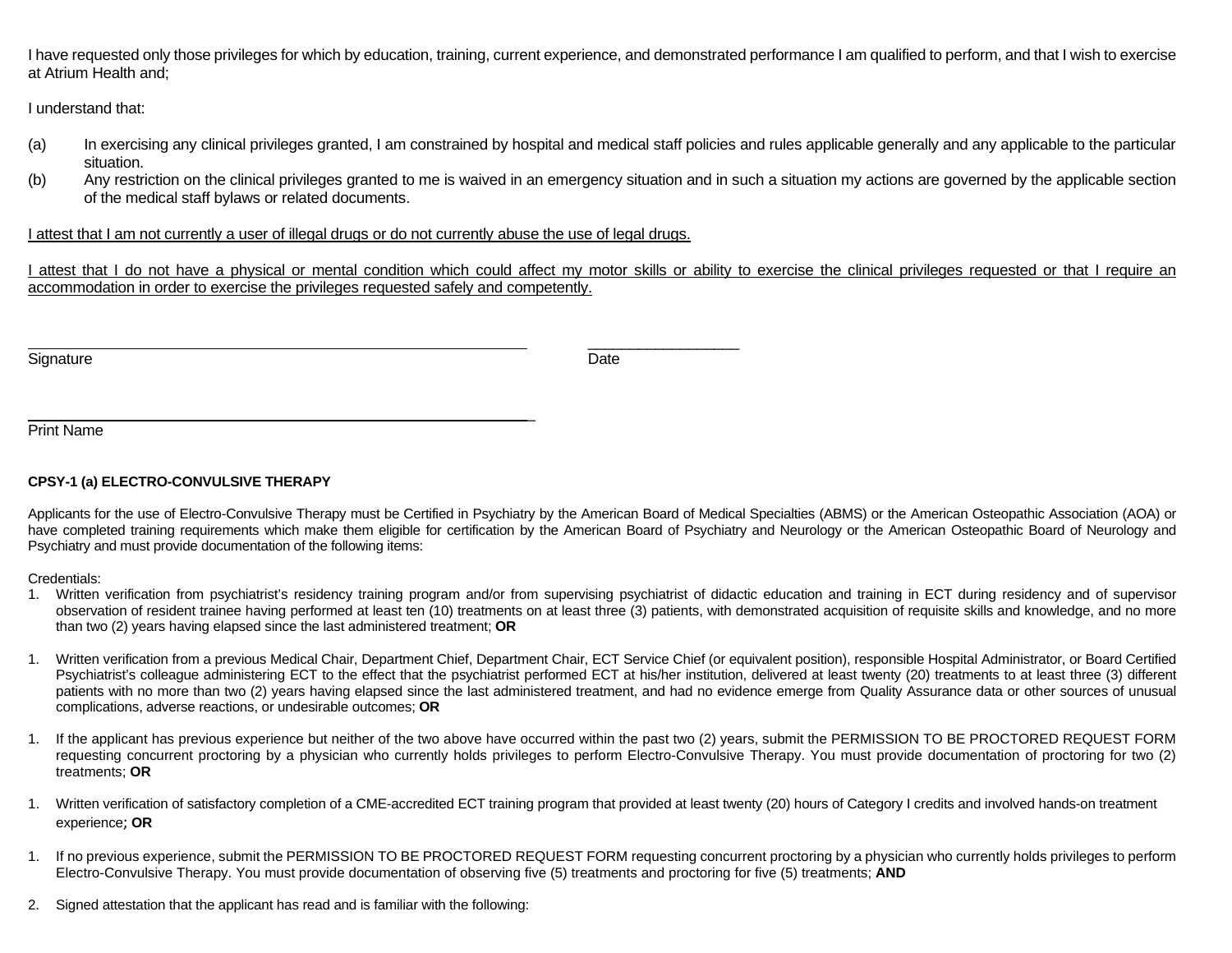- (a) The most recent edition of the *APA Task Force Report on ECT*, published by the American Psychiatric Association, Washington, D.C.<br>(b) The ECT TREATMENT MANUAL (or a similar operation manual for the ECT instrument whic
- The ECT TREATMENT MANUAL (or a similar operation manual for the ECT instrument which the psychiatrist will be using); **AND**
- 3. Up-to-date certification in CPR.

# **Atrium Health**

## **Behavioral Health**

## **Attestation Statement**

## **Required to Obtain Privileges to Perform Electroconvulsive Therapy (ECT)**

I hereby attest that I have completed and am familiar with all the necessary educational readings as outlined below regarding electroconvulsive therapy. I declare that the above statement is true and accurate to the best of my knowledge.

- 1. APA Task Force report on ECT. Most recent edition.
- 2. ECT Device Treatment Manual

Physician requesting privileges to perform ECT:

Signature: \_\_\_\_\_\_\_\_\_\_\_\_\_\_\_\_\_\_\_\_\_\_\_\_\_\_\_\_\_\_\_\_\_\_\_\_\_\_\_\_\_\_\_\_

Date: \_\_\_\_\_\_\_\_\_\_\_\_\_\_\_\_\_\_\_\_\_\_\_\_\_\_\_\_\_\_\_\_\_\_\_\_\_\_\_\_\_\_\_\_\_\_\_\_

Medical Director or Assistant Medical Director of Brain Stimulation Services

Name:\_\_\_\_\_\_\_\_\_\_\_\_\_\_\_\_\_\_\_\_\_\_\_\_\_\_\_\_\_\_\_\_\_\_\_\_\_\_\_\_\_\_\_\_\_\_\_\_

Signature: \_\_\_\_\_\_\_\_\_\_\_\_\_\_\_\_\_\_\_\_\_\_\_\_\_\_\_\_\_\_\_\_\_\_\_\_\_\_\_\_\_\_\_\_

Date: \_\_\_\_\_\_\_\_\_\_\_\_\_\_\_\_\_\_\_\_\_\_\_\_\_\_\_\_\_\_\_\_\_\_\_\_\_\_\_\_\_\_\_\_\_\_\_\_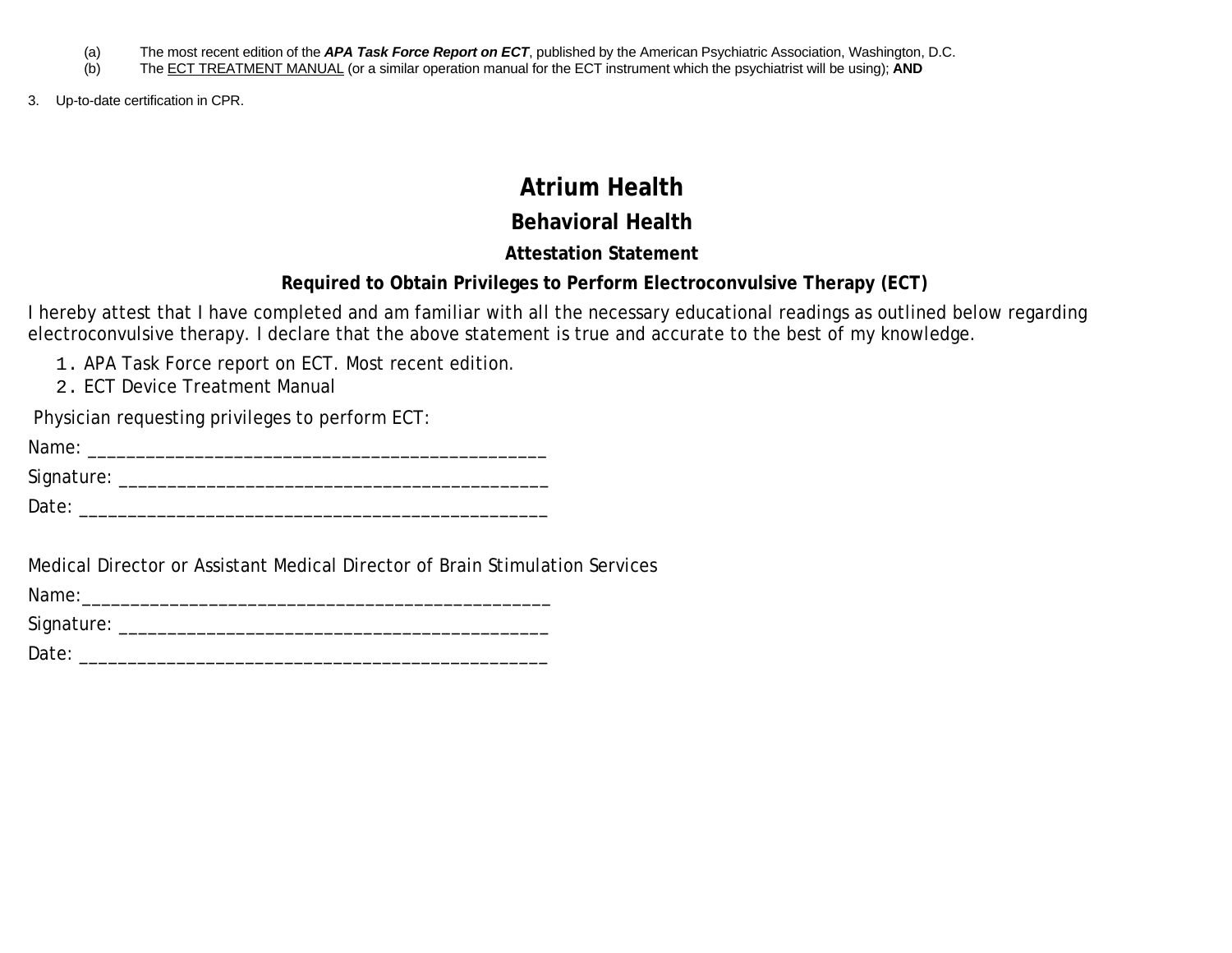#### **CPSY-1 (b) DRUG ASSISTED INTERVIEW TECHNIQUES**

Applicants for the use of drug assisted interview techniques must be Certified in Psychiatry by the American Board of Medical Specialties (ABMS) or the American Osteopathic Association (AOA) or have completed training requirements which make them eligible for certification by the American Board of Psychiatry and Neurology or the American Osteopathic Board of Neurology and Psychiatry and must provide documentation of the following items:

Provide documentation for one (1) of the following:

- 1. Written verification from the psychiatrist's residency education program of training in intravenous drug assisted interviewing that included the following:
	- a) Supervised performance of at least five (5) procedures on at least two (2) different patients; **AND**
	- b) Demonstrated acquisition of requisite skills and knowledge; **OR**
- 1. Written verification of completion within the previous three (3) years of a Category I CME Course in intravenous drug assisted interviewing that included the following:
	- a) Supervised performance of at least five (5) procedures on at least two (2) different patients; **AND**
	- b) Acquisition of requisite skills and knowledge; **OR**
- 1. Written verification from a current or previous colleague, who is board certified in Psychiatry and practiced at the same hospital or clinic at the same time as the applicant to the effect that the Psychiatrist:
	- a) Performed intravenous drug assisted interviews at that hospital or clinic at least five (5) times on at least two (2) patients; **AND**
	- b) Was not known to have produced adverse outcomes from those interviews; **OR**
- 1. Written verification of satisfactory completion of at least three (3) intravenous drug assisted interviews on at least two (2) different patients under the supervision and direct observation of a credentialed psychiatrist who is privileged to perform drug assisted interviews with demonstration by the applicant of acquisition of the requisite skills and knowledge; **AND**
- 2. Up-to-date certification in CPR; **AND**
- 3. A written, signed attestation that the applicant has read and agrees to abide by the Department of Psychiatry Drug Assisted Interview Policy and Procedure, which is here-by incorporated by reference.

### **CPSY-1 (c) TRANSCRANIAL MAGNETIC STIMULATION (TMS)**

Applicants for the use of Transcranial Magnetic Stimulation (TMS) must be Certified in Psychiatry by the American Board of Medical Specialties (ABMS) or the American Osteopathic Association (AOA) or have completed training requirements which make them eligible for certification by the American Board of Psychiatry and Neurology or the American Osteopathic Board of Neurology and Psychiatry and must provide documentation of the following items:

### Credentials:

- 1. Written verification from psychiatrist's residency training program and/or from supervising psychiatrist of didactic education and training in TMS during residency and of supervisor observation of resident trainee having performed at least five (5) motor thresholds / treatments on five (5) patients, with demonstrated acquisition of requisite skills and knowledge, and no more than two (2) years having elapsed since the last administered treatment; **OR**
- 1. Written verification from a previous Medical Chair, Department Chief, Department Chair, BRAIN STIMULATION Service Chief (or equivalent position), responsible Hospital Administrator, or Board Certified Psychiatrist's colleague administering TMS to the effect that the psychiatrist performed TMS at his/her institution, delivered at least ten (10) motor thresholds / treatments to at least ten (10) different patients with no more than two (2) years having elapsed since the last administered treatment, and had no evidence emerge from Quality Assurance data or other sources of unusual complications, adverse reactions, or undesirable outcomes; **OR**
- 1. If the applicant has previous experience but neither of the two above have occurred within the past two (2) years, submit the PERMISSION TO BE PROCTORED REQUEST FORM requesting concurrent proctoring by a physician who currently holds privileges to perform Transcranial Magnetic Stimulation. You must provide documentation proctoring for two (2) thresholds; **OR**
- 1. Written verification of satisfactory completion of a CME-accredited TMS training program that provided at least twenty (20) hours of Category I credits and involved hands-on treatment experience; **OR**